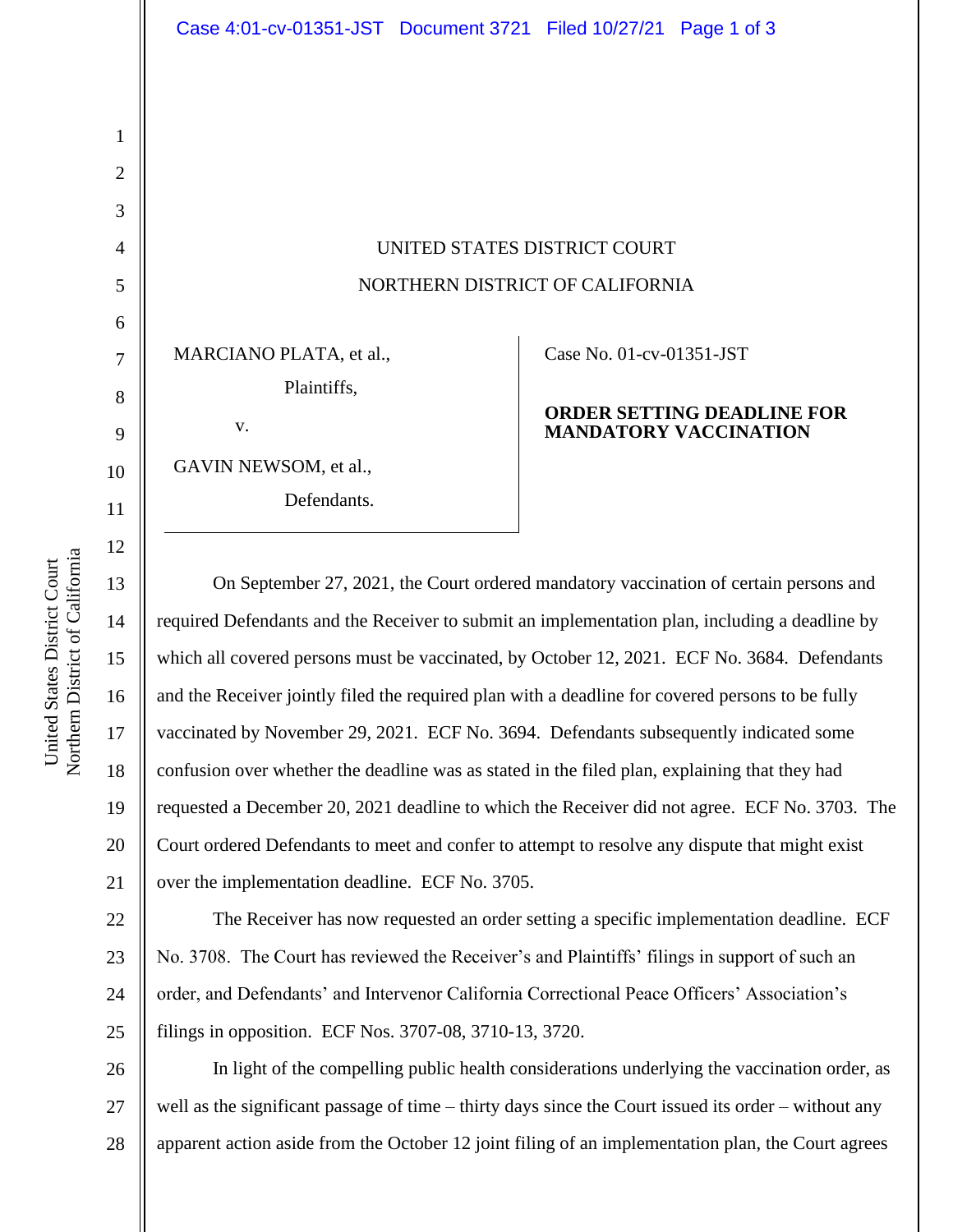## Case 4:01-cv-01351-JST Document 3721 Filed 10/27/21 Page 2 of 3

with the Receiver that it is appropriate to set a specific vaccination deadline at this time.<sup>1</sup> The Court now orders that full vaccination of the persons covered by the September 27, 2021 order occur no later than January 12, 2022.

4 5 6 7 8 9 10 11 12 13 14 15 16 17 18 20 21 22 Without deciding whether Defendants are required to meet and confer with CCPOA and other unions, the Court notes that this deadline allows ample time for such meeting and conferring. Defendants contend that they require 60 days to meet and confer with various unions, *e.g.*, ECF No. 3720-1 at 4, and CCPOA has argued that "a minimum period of six weeks . . . before any mandate takes effect" would be appropriate. ECF No. 3669 at 11. In addition, recent orders of the California Department of Public Health have required full vaccination in ten or eleven weeks from the date the mandates have been announced. ECF No. 3663-1 at 260-61 (August 5, 2021 CDPH order requiring first dose of one-dose regimen or second dose of two-dose regimen by September 30, 2021 – eight weeks later<sup>2</sup>); *id.* at 270 (August 19, 2021 CDPH order requiring first dose of one-dose regimen or second dose of two-dose regimen by October 14, 2021 – again, eight weeks later); CDPH, *Order of the State Public Health Officer re: Adult Care Facilities and Direct Care Worker Vaccine Requirement*, [https://www.cdph.ca.gov/Programs/CID/DCDC/Pages/](https://www.cdph.ca.gov/Programs/CID/DCDC/Pages/COVID-19/Order-of-the-State-Public-Health-Officer-Adult-Care-Facilities-and-Direct-Care-Worker-Vaccine-Requirement.aspx) [COVID-19/Order-of-the-State-Public-Health-Officer-Adult-Care-Facilities-and-Direct-Care-](https://www.cdph.ca.gov/Programs/CID/DCDC/Pages/COVID-19/Order-of-the-State-Public-Health-Officer-Adult-Care-Facilities-and-Direct-Care-Worker-Vaccine-Requirement.aspx)[Worker-Vaccine-Requirement.aspx](https://www.cdph.ca.gov/Programs/CID/DCDC/Pages/COVID-19/Order-of-the-State-Public-Health-Officer-Adult-Care-Facilities-and-Direct-Care-Worker-Vaccine-Requirement.aspx) (September 28, 2021 CDPH order requiring first dose of onedose regimen or second dose of two-dose regimen by November 30, 2021 – nine weeks later). / / /  $//$ / / / / / /

27 28  $^{2}$  A person is considered fully vaccinated two weeks after receiving either of these doses. CDPH, *Order of the State Public Health Officer re: Health Care Worker Protections in High-Risk Settings* (July 26, 2021), [https://www.cdph.ca.gov/Programs/CID/DCDC/Pages/COVID-19/Order](https://www.cdph.ca.gov/Programs/CID/DCDC/Pages/COVID-19/Order-of-the-State-Public-Health-Officer-Unvaccinated-Workers-In-High-Risk-Settings.aspx)[of-the-State-Public-Health-Officer-Unvaccinated-Workers-In-High-Risk-Settings.aspx.](https://www.cdph.ca.gov/Programs/CID/DCDC/Pages/COVID-19/Order-of-the-State-Public-Health-Officer-Unvaccinated-Workers-In-High-Risk-Settings.aspx)

19

23

1

2

3

<sup>24</sup> 25 26 <sup>1</sup> On October 25, 2021, Defendants filed a motion to stay the Court's September 27, 2021 order. ECF No. 3715. There has yet been no opportunity to oppose the motion, which the Court will consider once it is ripe. The Court will discuss a briefing and hearing schedule on Defendants' motion to stay at tomorrow's case management conference.